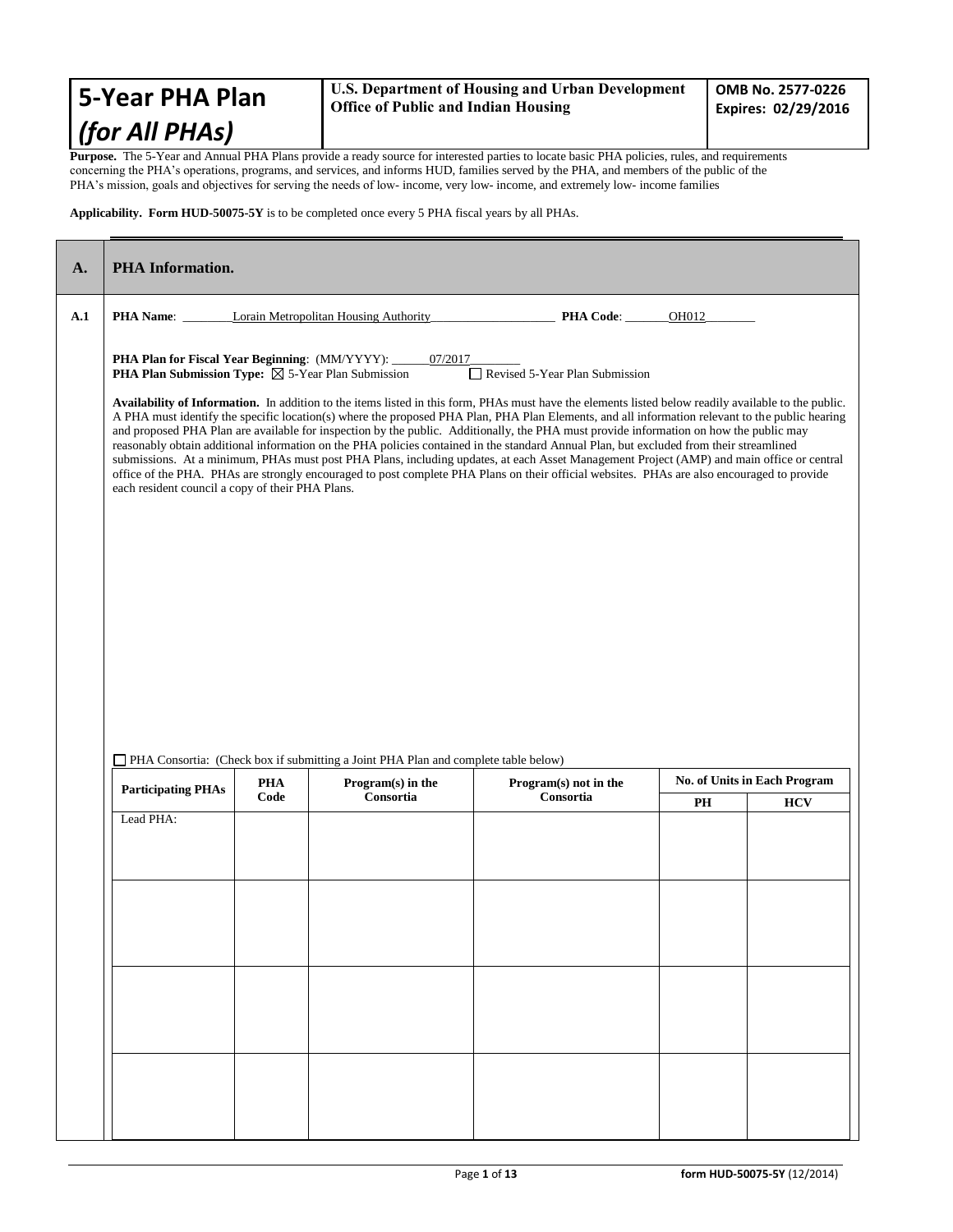| <b>B.</b> | 5-Year Plan. Required for all PHAs completing this form.                                                                                                                                                                                                                                                                                                                                                                                                                                                                                                                                                                                                                                                                                                                                                                                                                                                                                                                                                                                                                                                                                                                                                                                                                                                                                                                                                                                                                                                                                                                                                                                                                                                                                                                                                                                                                                                                                                                                                                                                                                                                                                                                                                                                                                                                                                                                                                                     |
|-----------|----------------------------------------------------------------------------------------------------------------------------------------------------------------------------------------------------------------------------------------------------------------------------------------------------------------------------------------------------------------------------------------------------------------------------------------------------------------------------------------------------------------------------------------------------------------------------------------------------------------------------------------------------------------------------------------------------------------------------------------------------------------------------------------------------------------------------------------------------------------------------------------------------------------------------------------------------------------------------------------------------------------------------------------------------------------------------------------------------------------------------------------------------------------------------------------------------------------------------------------------------------------------------------------------------------------------------------------------------------------------------------------------------------------------------------------------------------------------------------------------------------------------------------------------------------------------------------------------------------------------------------------------------------------------------------------------------------------------------------------------------------------------------------------------------------------------------------------------------------------------------------------------------------------------------------------------------------------------------------------------------------------------------------------------------------------------------------------------------------------------------------------------------------------------------------------------------------------------------------------------------------------------------------------------------------------------------------------------------------------------------------------------------------------------------------------------|
| B.1       | Mission. State the PHA's mission for serving the needs of low- income, very low- income, and extremely low- income families in the PHA's<br>jurisdiction for the next five years.<br>The mission of the Lorain MHA is to provide decent, safe, affordable housing free from discrimination to qualifying<br>individuals.                                                                                                                                                                                                                                                                                                                                                                                                                                                                                                                                                                                                                                                                                                                                                                                                                                                                                                                                                                                                                                                                                                                                                                                                                                                                                                                                                                                                                                                                                                                                                                                                                                                                                                                                                                                                                                                                                                                                                                                                                                                                                                                     |
| B.2       | Goals and Objectives. Identify the PHA's quantifiable goals and objectives that will enable the PHA to serve the needs of low-income, very low-<br>income, and extremely low- income families for the next five years.<br>Goal #1: Expand the supply of affordable housing<br>Apply for additional vouchers if funds are available and the criteria for the funding can be met<br>$\bullet$<br>Strive to maintain or improve upon occupancy rates in public housing and multifamily units<br>$\bullet$<br>Leverage private or other public funds to create additional housing opportunities<br>$\bullet$<br>Expand the supply of affordable housing in nontraditional areas by deconcentrating vouchers within areas of poverty and<br>$\bullet$<br>encouraging movement to neighborhoods of opportunity<br>Continue collaboration with Lorain County in implementation of Tenant Based Rental Assistance (TBRA)<br>$\bullet$<br>Goal #2: Improve the quality of affordable housing<br>Renovate and modernize public housing interiors, exteriors, common areas, sites/grounds and building systems utilizing<br>$\bullet$<br>Capital Funds and Operating Reserves, when possible<br>Redevelop properties which are functionally obsolete, which may include demolition or disposition of units, and examine both<br>$\bullet$<br>private and public funding options for redevelopment<br>Implement universal design and visitability features during capital projects<br>$\bullet$<br>Strive to achieve and maintain High Performer status under PHAS and SEMAP<br>$\bullet$<br>Continue to strictly enforce HQS for landlords and restrict participation of landlords who are consistently in noncompliance<br>$\bullet$<br>with HQS<br>Transfer to AMPs vacant property, which is owned by LMHA, for use as green space, parking lots, common areas or<br>$\bullet$<br>residential new construction (Acquisition Proposals have been submitted to HUD for review.)<br>Implement smoke free housing at all LMHA owned and managed properties by May 1, 2018<br>$\bullet$<br>As per the 2013 Master Plans, pursue construction of prototype townhouses at Wilkes Villa to demonstrate the design features<br>$\bullet$<br>and qualities of the units in future redevelopment of the properties<br>In Calendar Year 2017, procure the services of an Architectural and Engineering firm to design the prototype at Wilkes Villa<br>$\bullet$ |
|           | In Fiscal Year 2018, LMHA may submit Demolition/Disposition Proposals to HUD's Special Application Center (SAC) for<br>$\bullet$<br>the redevelopment of Southside Gardens and Wilkes Villa to implement the Master Plans. This is one of the first steps<br>towards redevelopment.<br>Goal #3: Enhance the provision of services to residents, applicants, and the public<br>Continue employee training programs and education to improve the customer service experience, to increase knowledge of<br>HUD regulations and programs, to enhance the provision of maintenance and repairs, and to ensure Fair Housing compliance<br>Improve the management of public housing properties by continual staff training<br>Increase participation in resident councils in family sites through more outreach and facilitation<br>$\bullet$<br>Consider collaborations with providers of on-site mental health services/addiction services for residents<br>$\bullet$<br>Evaluate customer satisfaction survey techniques to extract opinions of those least likely to respond<br>$\bullet$<br>Promote the use of on-site computer kiosks at LMHA properties within HUD restrictions to decrease the digital divide of the<br>$\bullet$<br>various socioeconomic populations served by LMHA<br>Expand the use of social media and electronic communications to applicants, residents, participants and the public<br>$\bullet$<br>Translate more documents, forms, and letters into Spanish<br>$\bullet$<br>Goal #4: Increase the supply of accessible housing<br>Construct one accessible 1-bedroom unit in the 4-unit townhouse prototype at Wilkes Villa<br>$\bullet$<br>Retrofit units with desired accessible features for residents who request accommodations<br>$\bullet$<br>Implement universal design and visitability features during capital improvement projects and new construction<br>$\bullet$<br>Create accessible units during capital improvement and redevelopment projects<br>$\bullet$                                                                                                                                                                                                                                                                                                                                                                                                                                     |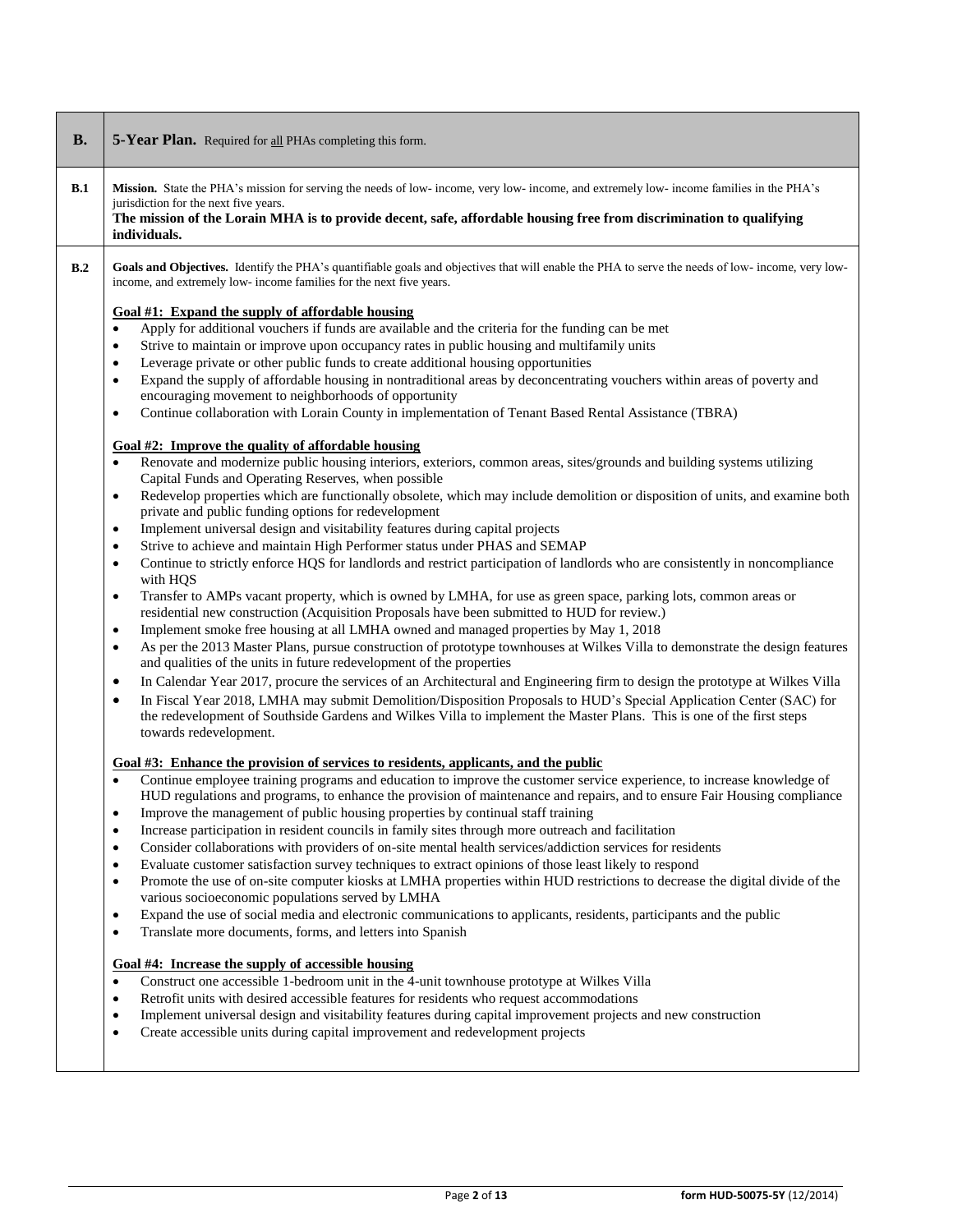|           | Goal #5: Promote self-sufficiency, asset development and homeownership<br>Through effective implementation of Family Self Sufficiency and Home Ownership programs, utilization of resources in the |
|-----------|----------------------------------------------------------------------------------------------------------------------------------------------------------------------------------------------------|
|           | Resident Services Department, and collaboration with other agencies throughout Lorain County, empower and equip families                                                                           |
|           | to improve their quality of life, achieve economic stability, and reduce their need for government assistance                                                                                      |
| ٠         | Expand marketing strategies of the HCV Home Ownership Program and HCVP/PH Family Self Sufficiency programs with a                                                                                  |
|           | focus on target marketing; conduct analysis to ensure effectiveness of the marketing campaign                                                                                                      |
| ٠         | Establish job creation goals for LMHA residents to increase employment                                                                                                                             |
| ٠         | Connect residents to services in the community with expanded resident services collaborations and marketing                                                                                        |
| $\bullet$ | Using the Service Coordinator grant, increase the number of cases for residents in need, expand resident training                                                                                  |
| $\bullet$ | Improve outreach to residents regarding the Section 3 program                                                                                                                                      |
| $\bullet$ | Research development of a literacy program for residents who cannot read                                                                                                                           |
| $\bullet$ | Increase attendance at Resident Services outreach events and presentations                                                                                                                         |
| ٠         | Increase training to better serve LMHA residents and the community                                                                                                                                 |
| ٠         | Increase awareness of LMHA outreach efforts towards the staff, residents, and the community                                                                                                        |
| ٠         | Close out 20% of Resident Service Coordinator's open cases from 2016 as a result of an increase in tenant income                                                                                   |

- Increase case load of residents served by Resident Service Coordinator by 10%
- Maintain a combined minimum of 100 participants on the Public Housing and HCVP Family Self-Sufficiency Programs
- Increase employment rates and educational opportunities for FSS participants
- Increase the number of FSS participants who establish escrow accounts and successfully graduate from the program
- Increase home closings on Housing Choice Voucher Home Ownership Option Program by 5% to meet the goal of seven (7) new homeowners in Calendar Year 2017
- Maintain quality training in HUD Approved Pre-Purchase Housing Counseling
- Increase resident participation and meeting attendance on Resident Councils
- Increase RAW volunteers program wide by 10%
- Increase participation in Striving Toward Achieving Real Success (STARS) program by 10% at all LMHA properties through marketing and outreach initiatives

### **Goal #6: Promote and market LMHA's owned and managed affordable housing in Lorain County, not only Public Housing and Multifamily properties, but also the HCVP**

- Advertise through a variety of diverse daily and monthly publications and media, such as traditional newspapers, radio advertisements, ethnic publications, transit buses, online, cable TV and coupon programs to ensure residents of Lorain County are aware of the availability of affordable housing without discrimination
- Expand marketing efforts of LMHA programs a social service agencies, collaborative partners, and retail stores
- Encourage and increase the use of social media outlets (Facebook, Twitter, E-mail blasts) and continue to update LMHA's website to better communicate agency news and events to residents and the community
- When there are excessive vacancies, provide incentives for leasing, such as reduced security deposits, first full month's rent free, and resident referral bonuses
- Continue expansion of collaborations with other agencies to broaden the availability of information regarding LMHA's affordable housing
- Continue refinement of the online application system to streamline the process
- Improve online search engine results for LMHA
- Conduct market studies to understand the housing needs of Lorain County to adjust the focus of advertising
- Eliminate the stigma historically placed upon affordable housing
- Encourage residents to take pride in their homes and the property and to participate in elimination of the stigma
- Modernize the LMHA Mission Statement to better reflect current operations and future undertakings
- Continue to collaborate with the Administrations of the cities of Lorain, Elyria, Oberlin and Amherst and with the Lorain County Commissioners to ensure consistency of LMHA's goals with their respective consolidated plans

### **Goal #7: Enhance the safety of the living environment for public housing residents**

- Continue to provide protective services at various properties as funds are available
- Continue to provide above baseline police protection services at public housing properties as funds are available
- Install improved camera observation systems at various properties where necessary
- Continue using a police officer K-9 Drug Dog for random patrols at LMHA-owned and managed properties
- Train high rise management staff and receptionists to implement improved building access controls
- Continue to encourage residents to report suspicious or criminal activity observed at their properties
- Implement alternative methods of reporting criminal or suspicious activity, such as text messaging, emailing, voicemail, or online reporting capabilities
- Provide updated training sessions to high rise residents to educate them in how to respond in case of emergencies such as fire alarms, long-term loss of power, and natural disasters, and to advise of best practices to keep themselves and others safe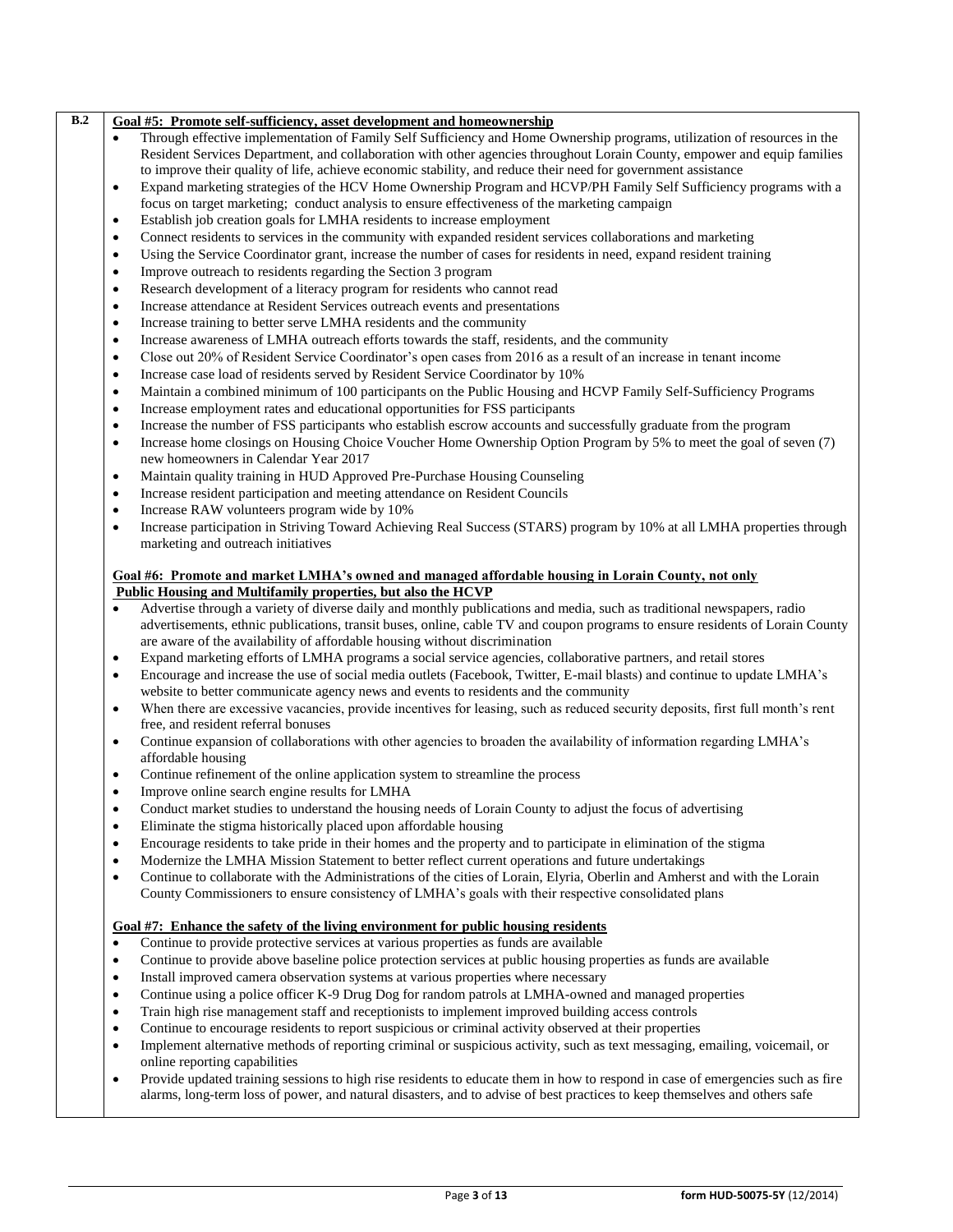## Page **4** of **13 form HUD-50075-5Y** (12/2014) Continue the implementation of electronic online employee requests for leave and supervisor approval Increase productivity and efficiency through utilization of technology Purchase only Energy Star appliances Install LED fixtures Utilize low/no-VOC paints and sealants Improve insulation of building envelopes whenever the structures are opened for repair or renovations During redevelopment or in renovation projects, consider using Energy Star Roofing on a minimum of 75% of the property Plan new varieties of trees in key locations to provide shade and retain water Utilize bio-retention and rain water filtration systems Where practical, utilize water permeable materials for paved areas Plan the transition to the use of debit cards for Utility Reimbursement Payments (URP) to residents/participants **Goal #9: Ensure Equal Opportunity and Affirmatively Further Fair Housing** Undertake affirmative measures to ensure that fair and equal housing opportunities are granted to all persons, in all housing opportunities and development activities funded by the United States Department of Housing and Urban Development (HUD), regardless of race, color, religion, gender, marital status, familial status as defined in Section 4112.01 of the Ohio Revised Code, national origin, ancestry, military status as defined in that section, or disability as defined in that section Continue random Fair Housing testing utilizing third party Fair Housing Testers or "mystery shoppers" Conduct Fair Housing Training tailored to specific personnel, such as maintenance staff, receptionists, management, inspectors, case workers, etc. Continue annual Fair Housing training of all employees Consult with Fair Housing advocacy consultants on the results of the analysis of impediments and ascertain how LMHA can play a role in the resolution process Expand training for staff to include cultural sensitivity and social issue awareness (People with disabilities, LGBT, domestic violence, mental health, human trafficking) Assist local jurisdictions and the County by providing statistics, information and comments as they conduct their respective Analysis of Impediments (AI) After new AI's are published, review with the respective jurisdiction the impediments which LMHA is able to address Engage with local jurisdictions in the development of the Affirmatively Furthering Fair Housing (AFFH) policy for Lorain County Conduct annual training in Reasonable Accommodations for the Reasonable Accommodations Review Committee members **Goal #10: Promote deconcentration**  Promote deconcentration of areas outside traditional HCVP voucher areas During orientations, promote benefits of living in areas of Lorain County outside of the areas of high poverty by highlighting housing opportunities, services, employment opportunities and amenities Increase affordable housing choices by assessing low poverty areas and modifying voucher payment standards Support portability by allowing families the opportunity to move outside of areas of poverty Encourage the use o[f www.gosection8.com](http://www.gosection8.com/) where families may seek housing via the internet Promote community marketing by encouraging landlords to post available rental units in the LMHA lobby Meet with landlord organizations to encourage participation in the HCVP in all areas of Lorain County Collaborate with Ohio Means Jobs Lorain County, Horizon Day Care, Faith House, and Lorain County Transit to continue implementing the job pilot program STARS (Striving Toward Achieving Real Success) focusing on ELI and zero income public housing families to identify skill sets in need of improvement, to assist in obtaining GED, vocational training, etc. with the goal of enhancing employability Evaluate methods to promote Public Housing deconcentration and income mixing in developments with average family incomes outside the upper or lower Established Income Range (EIR) as defined in 24 CFR 903.2(c)(1)(iii) (e.g., bringing higher income public housing households into lower income public housing developments) Through LMHA's FSS and STARS Program, as well as through collaborations with other agencies in Lorain County, raise average annual income of families in public housing properties in which the average household income is below 85% of EIR

LMHA intends to incorporate green initiatives in its Capital Fund projects to the extent economically feasible

 Evaluate feasibility of direct pay cards for tenant URPs to reduce the amount of paper, checks and postage costs Reduce the amount of paper consumed through enhanced online applications and use of TenDocs digital files

Implement economically feasible recommendations from the 2013 Energy Audit

Continue the implementation of electronic files and a paperless initiative

**B.2 Goal #8: Explore and Implement Green Initiatives**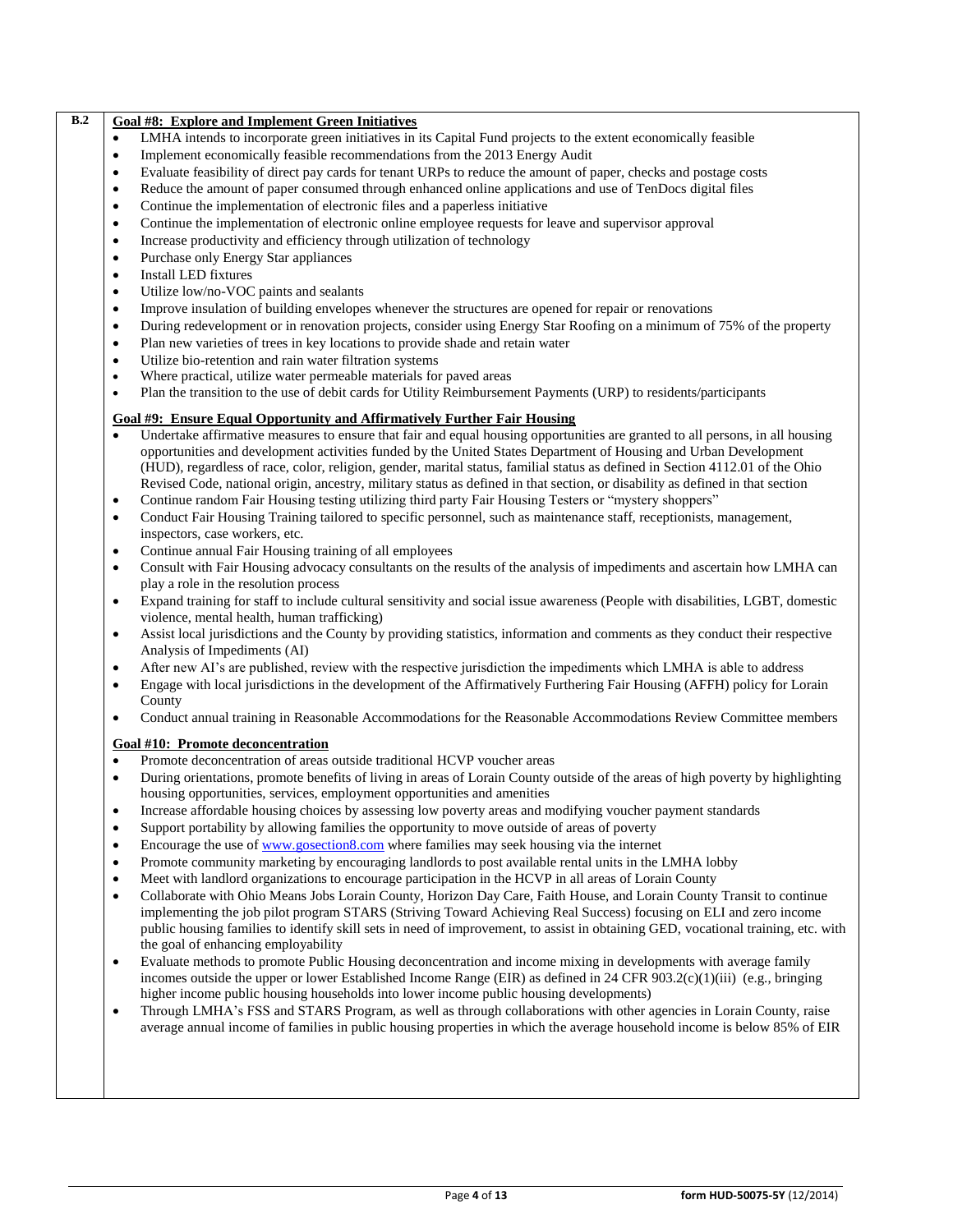|                                                                                                                                                                                                               | <b>Progress Report.</b> Include a report on the progress the PHA has made in meeting the goals and objectives described in the previous 5-Year Plan.                                                                                                                |  |  |  |
|---------------------------------------------------------------------------------------------------------------------------------------------------------------------------------------------------------------|---------------------------------------------------------------------------------------------------------------------------------------------------------------------------------------------------------------------------------------------------------------------|--|--|--|
| <b>Expand the supply of affordable housing</b>                                                                                                                                                                |                                                                                                                                                                                                                                                                     |  |  |  |
| $\bullet$                                                                                                                                                                                                     | LMHA's total voucher count reached 3091                                                                                                                                                                                                                             |  |  |  |
| $\bullet$                                                                                                                                                                                                     | LMHA obtained 47 VASH vouchers in 2014 and 20 in 2015, and now has a total of 117 VASH Vouchers                                                                                                                                                                     |  |  |  |
| $\bullet$                                                                                                                                                                                                     | LMHA has 175 vouchers for persons who are non-elderly disabled (NED)                                                                                                                                                                                                |  |  |  |
| $\bullet$                                                                                                                                                                                                     | In 2014, LMHA received 9 opt out vouchers for Arlington Square; in 2015, 18 for Foster Gardens apartments                                                                                                                                                           |  |  |  |
| $\bullet$                                                                                                                                                                                                     | LMHA partnered with Lorain County for funding for Tenant Based Rental Assistance (TBRA) funds to assist HCVP                                                                                                                                                        |  |  |  |
|                                                                                                                                                                                                               | applicants with security deposits, first month's rent and/or utility deposits in areas outside of Lorain, Elyria and N. Ridgeville.                                                                                                                                 |  |  |  |
|                                                                                                                                                                                                               |                                                                                                                                                                                                                                                                     |  |  |  |
|                                                                                                                                                                                                               | In 2016, \$16,398 was disbursed to assist 35 families.                                                                                                                                                                                                              |  |  |  |
| $\bullet$                                                                                                                                                                                                     | Promoted communities throughout Lorain County to encourage deconcentration of low-income housing from traditional areas<br>of poverty                                                                                                                               |  |  |  |
|                                                                                                                                                                                                               | <b>Improve the quality of affordable housing</b>                                                                                                                                                                                                                    |  |  |  |
|                                                                                                                                                                                                               | LMHA successfully completed more than \$3,064,510 of capital improvements in various properties in calendar year 2016                                                                                                                                               |  |  |  |
|                                                                                                                                                                                                               | (CFP2013 - \$375,562; CFP2014 - \$1,264,464; CFP2015 - \$1,318,512; CFP2016 - \$105,972). These projects improved the quality of the                                                                                                                                |  |  |  |
|                                                                                                                                                                                                               | units, common areas, building systems, building exteriors, and property/sites                                                                                                                                                                                       |  |  |  |
| $\bullet$                                                                                                                                                                                                     | LMHA continues to be a high performer under SEMAP by earning a perfect FY16 SEMAP score of 96%.                                                                                                                                                                     |  |  |  |
|                                                                                                                                                                                                               |                                                                                                                                                                                                                                                                     |  |  |  |
| $\bullet$                                                                                                                                                                                                     | LMHA submitted to HUD acquisition proposals to transfer to AMPs vacant property, which is owned by LMHA, for use as                                                                                                                                                 |  |  |  |
|                                                                                                                                                                                                               | green space, parking lots, common areas or residential new construction                                                                                                                                                                                             |  |  |  |
| $\bullet$                                                                                                                                                                                                     | In 2013, LMHA completed Master Plans for the redevelopment of Southside Gardens and Wilkes Villa. LMHA submitted                                                                                                                                                    |  |  |  |
|                                                                                                                                                                                                               | redevelopment proposals to HUD for the construction of prototype units at both properties.                                                                                                                                                                          |  |  |  |
| $\bullet$                                                                                                                                                                                                     | Phase I of the Wilkes Villa redevelopment began with the renovation of the former management office into a medical center                                                                                                                                           |  |  |  |
|                                                                                                                                                                                                               | which was completed in December 2014. The new management building was completed in 2015.                                                                                                                                                                            |  |  |  |
| $\bullet$                                                                                                                                                                                                     | Phase I of the Southside Gardens redevelopment began with the construction of the 3-unit townhouse prototype in late 2016.                                                                                                                                          |  |  |  |
| $\bullet$                                                                                                                                                                                                     | LMHA explored options of smoke-free housing and determined to implement smoke free policies at all LMHA owned and                                                                                                                                                   |  |  |  |
|                                                                                                                                                                                                               | managed properties by May 1, 2018.                                                                                                                                                                                                                                  |  |  |  |
| ٠                                                                                                                                                                                                             | LMHA invested over \$1 million in interior renovations at Southside Gardens using Capital Funds                                                                                                                                                                     |  |  |  |
| $\bullet$                                                                                                                                                                                                     | Technological capacities in residential buildings were enhanced thru the provision of computer labs and internet access for                                                                                                                                         |  |  |  |
|                                                                                                                                                                                                               | residents in 7 LMHA properties                                                                                                                                                                                                                                      |  |  |  |
|                                                                                                                                                                                                               |                                                                                                                                                                                                                                                                     |  |  |  |
|                                                                                                                                                                                                               | Enhance the provision of services to residents, applicants, and the public                                                                                                                                                                                          |  |  |  |
|                                                                                                                                                                                                               | Training of employees is an essential element to ensure compliance to regulations, consistency in the provision of services, and                                                                                                                                    |  |  |  |
|                                                                                                                                                                                                               | improvement in the quality of program management. At least 101 employees participated in 76 training programs on HTVN,                                                                                                                                              |  |  |  |
|                                                                                                                                                                                                               | webinars, or in-person trainings, including:                                                                                                                                                                                                                        |  |  |  |
| $\circ$                                                                                                                                                                                                       |                                                                                                                                                                                                                                                                     |  |  |  |
|                                                                                                                                                                                                               | Fair Housing and Reasonable Accommodation Certification; Admissions and Occupancy - Section 504 and Fair Housing Compliance;<br>Americans with Disabilities Act in Practice; Fair Housing Training (OHAC); Fair Housing and Sec 504 for Maintenance; Expanding Fair |  |  |  |
|                                                                                                                                                                                                               | Housing; ADA conference                                                                                                                                                                                                                                             |  |  |  |
|                                                                                                                                                                                                               | Public Housing Management (PHM) Certification; Property Manager Basics & Intermediate; Responding to Resident Complaints; Tenant<br>Complaints Against Employees; What Constitutes Non-Compliance; MOR Training; 8823 Guide; HUD Waiting List Mgmt; Tax Credit      |  |  |  |
|                                                                                                                                                                                                               | Compliance; Ohio Housing Conference                                                                                                                                                                                                                                 |  |  |  |
|                                                                                                                                                                                                               | Procurement Training; Practical Procurement for Managers; Capital Fund Program (OHAC); Environmental Review (OHAC)                                                                                                                                                  |  |  |  |
|                                                                                                                                                                                                               | Nuts and Bolts of Accounting, Budgeting, and Finance Seminar                                                                                                                                                                                                        |  |  |  |
|                                                                                                                                                                                                               | Housing Choice Voucher (HCV) Specialist Certification                                                                                                                                                                                                               |  |  |  |
|                                                                                                                                                                                                               | Customer Service Basics; Customer Service Certification; Dispute Resolution                                                                                                                                                                                         |  |  |  |
|                                                                                                                                                                                                               | <b>Effective Resident Advisory Boards</b>                                                                                                                                                                                                                           |  |  |  |
|                                                                                                                                                                                                               | Grievance Hearings and Protecting Due Process; Evictions of Public Housing Tenants                                                                                                                                                                                  |  |  |  |
|                                                                                                                                                                                                               | Healthy Homes in Housing; Hoarding and Smoking Risks<br>Housing Quality Standards (HQS) Certification                                                                                                                                                               |  |  |  |
|                                                                                                                                                                                                               | Preventing Fraud in Housing; Effective Interviewing for Program Integrity                                                                                                                                                                                           |  |  |  |
|                                                                                                                                                                                                               | Human Resources Risk Management; Legal and Effective Employment Practices; Sexual Harassment: Education and Prevention; Social                                                                                                                                      |  |  |  |
|                                                                                                                                                                                                               | Media - Introduction to Social Media; Practical Workers Comp Approaches for Leaves of Absence; Workers Comp Seminar;                                                                                                                                                |  |  |  |
|                                                                                                                                                                                                               |                                                                                                                                                                                                                                                                     |  |  |  |
|                                                                                                                                                                                                               | Skills for working with Smokers; Bed Bug Webinar;                                                                                                                                                                                                                   |  |  |  |
|                                                                                                                                                                                                               | Family Self-Sufficiency (FSS); Preparing Housing Counselors for the HUD Certification Exam; FSS Update (OHAC)                                                                                                                                                       |  |  |  |
|                                                                                                                                                                                                               | IT Security Awareness - Social Engineering; Cyber Risk; e-Discovery - The Collection of Electronic Evidence; Tenmast User Conference                                                                                                                                |  |  |  |
|                                                                                                                                                                                                               | Navigating the HUD Streamlining Rule Informative Short                                                                                                                                                                                                              |  |  |  |
|                                                                                                                                                                                                               | Personal Management - Informative Short                                                                                                                                                                                                                             |  |  |  |
|                                                                                                                                                                                                               | Proper Record Retention and Public Records; Certified Records Training                                                                                                                                                                                              |  |  |  |
|                                                                                                                                                                                                               | Professional Service Coordinator Program; Lorain County Agency Cross Training; Working Together Across Systems; GradNation Summit;<br>BOSCOC HMIS New User Training; Homeless Program Standards; Chronically Homeless; Continuum of Care - Day to Day Implementers  |  |  |  |
|                                                                                                                                                                                                               | Seminar; Mental Health First Aid;                                                                                                                                                                                                                                   |  |  |  |
|                                                                                                                                                                                                               | Certified Manager of Maintenance; Removing the Myth and Mystery Around REAC Inspections; REAC Unit Scoring; REAC Updates                                                                                                                                            |  |  |  |
| $\circ$<br>$\circ$<br>$\circ$<br>$\circ$<br>$\circ$<br>$\circ$<br>$\circ$<br>$\circ$<br>$\circ$<br>$\circ$<br>$\circ$<br>$\circ$<br>$\circ$<br>$\circ$<br>$\circ$<br>$\circ$<br>$\circ$<br>$\circ$<br>$\circ$ | (OHAC); Appliance Repair (OHAC); HVAC (OHAC); Residential Wiring (OHAC); Advanced Plumbing (OHAC)                                                                                                                                                                   |  |  |  |
| $\circ$<br>$\circ$                                                                                                                                                                                            | RAD Overview - Informative Short<br>Rent Calculation for Public Housing and Housing Choice Voucher (HCV) Certification                                                                                                                                              |  |  |  |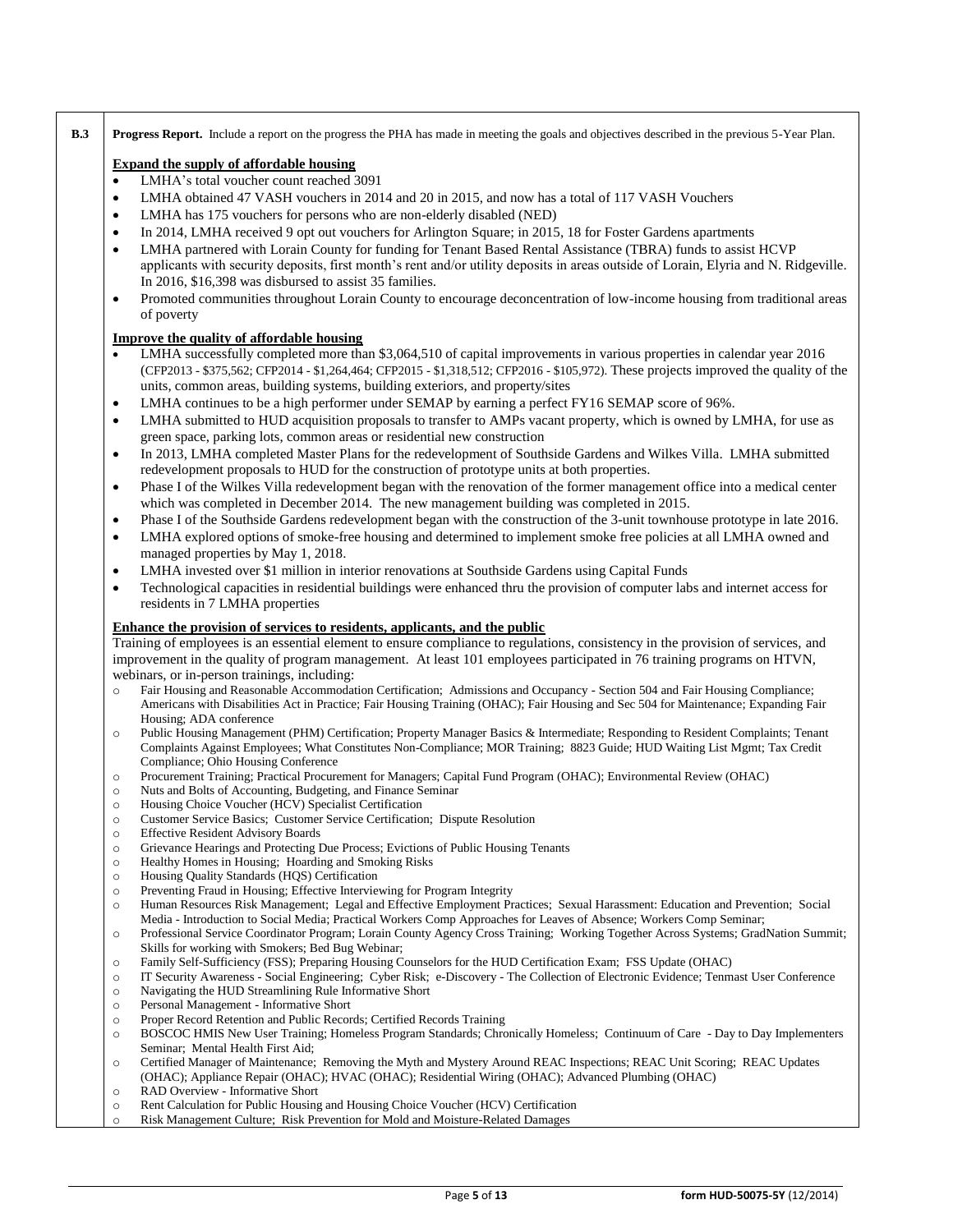### **Enhance the provision of services to residents, applicants, and the public (continued)**

- A new UFAS-compliant management and maintenance facility was constructed at Wilkes Villa utilizing Capital Funds
- A portion of the existing management building at Wilkes Villa was converted to a health center for Lorain County Health and Dentistry to provide medical services to residents of the development and general public.
- Horizons Day Care has enrolled 47 school aged children and 26 preschool children, 53 of whom are residents of the property
- Renovations of the day care at the existing Wilkes Villa management facility were completed, during which restrooms, entrances and office spaces were modernized and made accessible
- Resident Services sent Customer Satisfaction surveys to 1551 currently housed families to better understand our customers' needs, concerns, questions; 258 responses received (16.6%)

### **Increase the supply of accessible housing**

- LMHA has met 39% (28) of its Section 504 goal towards establishing 72 mobility accessible public housing units.
- LMHA has exceeded its Section 504 goal of having 2%, or 29, units for persons with sensory impairments. LMHA now has 396 such units, making more than 27% of its public housing units accessible for persons with sensory impairments.
- LMHA processed 365 requests for reasonable accommodations in 2016
- Construction of one accessible 3-bedroom unit and a 5-bedroom unit with complete accessibility on the first floor for 2 bedrooms in the 3-unit townhouse prototype at Southside Gardens

### **Encourage and support self-sufficiency and homeownership**

- LMHA has provided 149 Housing Choice Voucher Home Ownership Option Program (HCVHOP) participants with homeownership through December 31, 2016.
	- o 10 participants became new homeowners in 2016, exceeding the goal of seven (7)
	- o 72 active participants are enrolled
	- o 6 HCVHOP participants went over-income and off assistance
- 54 Public Housing Residents participated in the STARS program in 2015-2016
- 11 STARS graduates have found new employment following graduation from the STARS Program
- 3 STARS graduates have signed up for GED classes
- 13 STARS participants were enrolled in both the STARS Program and the Family Self-Sufficiency Program
- 4 public housing residents received assistance through Financial Assistance for Education in fiscal year 2015-2016, which assists residents to improve work skills and achieve individual and educational goals
- FSS Participants are referred to various sites in the community if they should have need for Adult Basic Education or GED preparation. The Lorain County Joint Vocational School (JVS) offers job placement and counseling services, plus many vocational studies to help students to pursue non-traditional careers, remedial training, and concentrated training in a variety of office positions. JVS provides financial assistance through Pell grants, OIG assistance, and Single Parent Financial Assistance Program. Lorain County Community College (LCCC) offers a continuing education program through the Partnership Program, on-site childcare, financial aid, and groups designated to assist students in specific fields educationally and culturally.
- Through a grant from HUD, LMHA is able to provide enhanced direct one-on-one services utilizing the service coordination grant
- LMHA provides free tax preparation services through collaborations with the IRS and the Free Tax Prep Coalition at two LMHA public housing properties
- Ohio Department of Jobs and Family Services assists TANF recipients in pursuing higher education, provide grant and loan information, career counseling and GED classes. LMHA has partnered with Ohio Means Jobs Lorain County to provide a one-stop location for self-help seminars, training programs, a computer lab and information about employment opportunities.
- The FSS Program Coordinating Committee is composed of representatives from Lorain County whose mission is to assist in the proper implementation of the program. Persons and agencies involved are Ohio Means Jobs Lorain County, Habitat for Humanity, El Centro, Horizon Day Care, Lorain County Community College, Northwest Savings Bank, and LMHA Resident.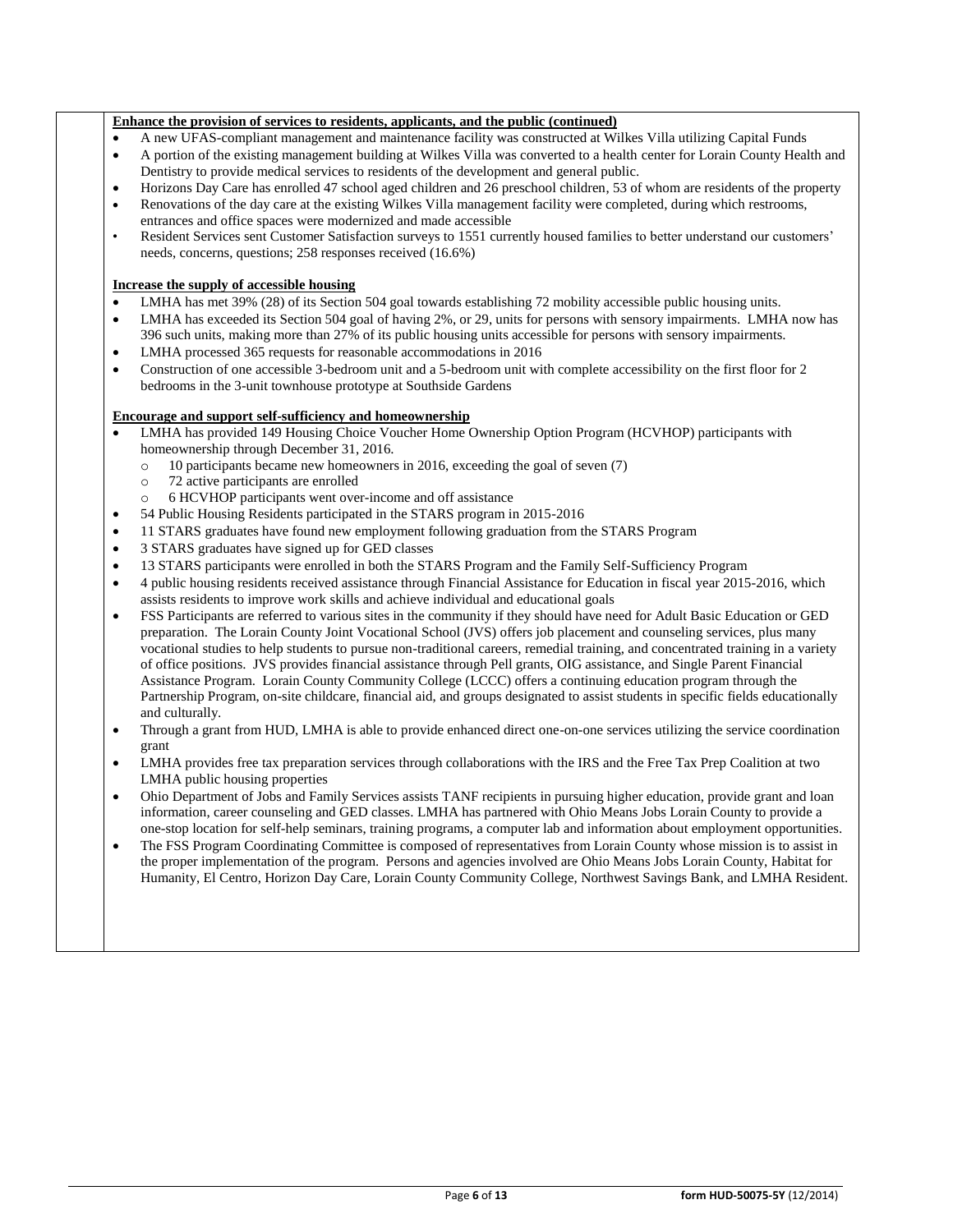## **B.3 LMHA's Public Housing FSS program statistics for January 1, 2016 thru December 31, 2016:**

- 87 PH FSS participants receiving case management
- 31 PH FSS new participants were added
- 6 PH FSS participants graduated from the program with final disbursements totaling: \$18,656
- 34 PH FSS participants have positive escrow accounts totaling \$58,900
- 18 PH FSS participants started new escrow accounts
- 12 PH FSS participants had an increase in their monthly escrow deposit amounts
- 2 PH FSS participants received interim disbursements totaling \$1,199 i.e. car repair, further education
- 21 PH FSS participants started new job
- 34 PH FSS participants received a promotion/increase wages
- 29 PH FSS participants maintained 1+ years of continuous employment
- 25 PH FSS participants were eligible for benefits through their employers
- 21 PH FSS participants took part in job prep activities
- 1 PH FSS participant has a BA, 5 have Associate's degrees
- 14 PH FSS have professional certificates
- 7 PH FSS participants are pursuing their Associate's degrees or Bachelors degree
- 61 PH FSS participants received adult basic education (GED), 1 earned their GED
- 13 PH FSS participants were referred to mental health/substance abuse services
- 9 PH FSS participants attended Financial Literacy training through LMHA or another source
- 2 PH FSS participants moved from the PH FSS Program to the HCV FSS Program
- 62% PH FSS of participants are employed
- 17% PH FSS of participants are enrolled in higher education or skill training

### **LMHA's Housing Choice Voucher FSS program statistics for January 1, 2016 thru December 31, 2016:**

- 42 current HCVFSS participants
- 7 new participants added
- 10 graduated with final escrow disbursements totaling \$46,294.83
- 5 have gone totally off assistance
- 27 have positive escrow accounts totaling \$65,166.91
- 3 new accounts established this year
- 16 interim disbursements were made totaling \$ 14,594.78 (8-car repairs, 4-clearing debt, 2-college tuition, 2-car purchases)
- 15 increased their escrow deposits due to higher earned income
- 16 are employed
- 14 are employed full-time with benefits
- 13 have been employed more than a year
- 0 participants receive Temporary Assistance to Needy Families (TANF) Cash Assistance
- 1 continues to work on her General Education Diploma (GED)
- 15 are enrolled in college
- 7 have Associate's Degrees
- 2 have Bachelor's Degrees
- 2 on waiting list for Registered Nurse/Licensed Practical Nurse clinical studies

### **LMHA's Homebuyer's Education classes continue to be the only HUD Approved Pre-purchase group training classes held on a regular basis in Lorain County.**

- In order to maintain our HUD Approved status, LMHA must have 30 new clients completing pre-purchase home buyer education each year. LMHA had 98 people attend the 4 sessions held in 2016 (64 were employed; 23 were disabled)
- LMHA promotes the FSS program by posting flyers & distributing flyers to new move-ins and at every annual recertification
- LMHA maintains its HUD Certified Counseling Agency status, enabling a credit report to be obtained without impacting the score, thus facilitating the provision of specific counseling based upon the report.
- Resident Assistance Watch (RAW) membership is active at 5 LMHA properties with a total of 70 members.
- LMHA is a Counselor assisted and Self Serve Ohio Benefit Bank site to enable residents to apply for benefits online, apply for the FAFSA, as well as file taxes.
- Computer labs are available at all LMHA locations giving residents computer and internet access to look for employment, complete online applications, send/receive emails, etc.
- Approximately 450 residents were assisted by the Service Coordinator via referrals, surveys, and rent exemptions
- 61% of the Service Coordinator's open rent exemption cases that were closed in 2016 were closed due to an increase in resident's income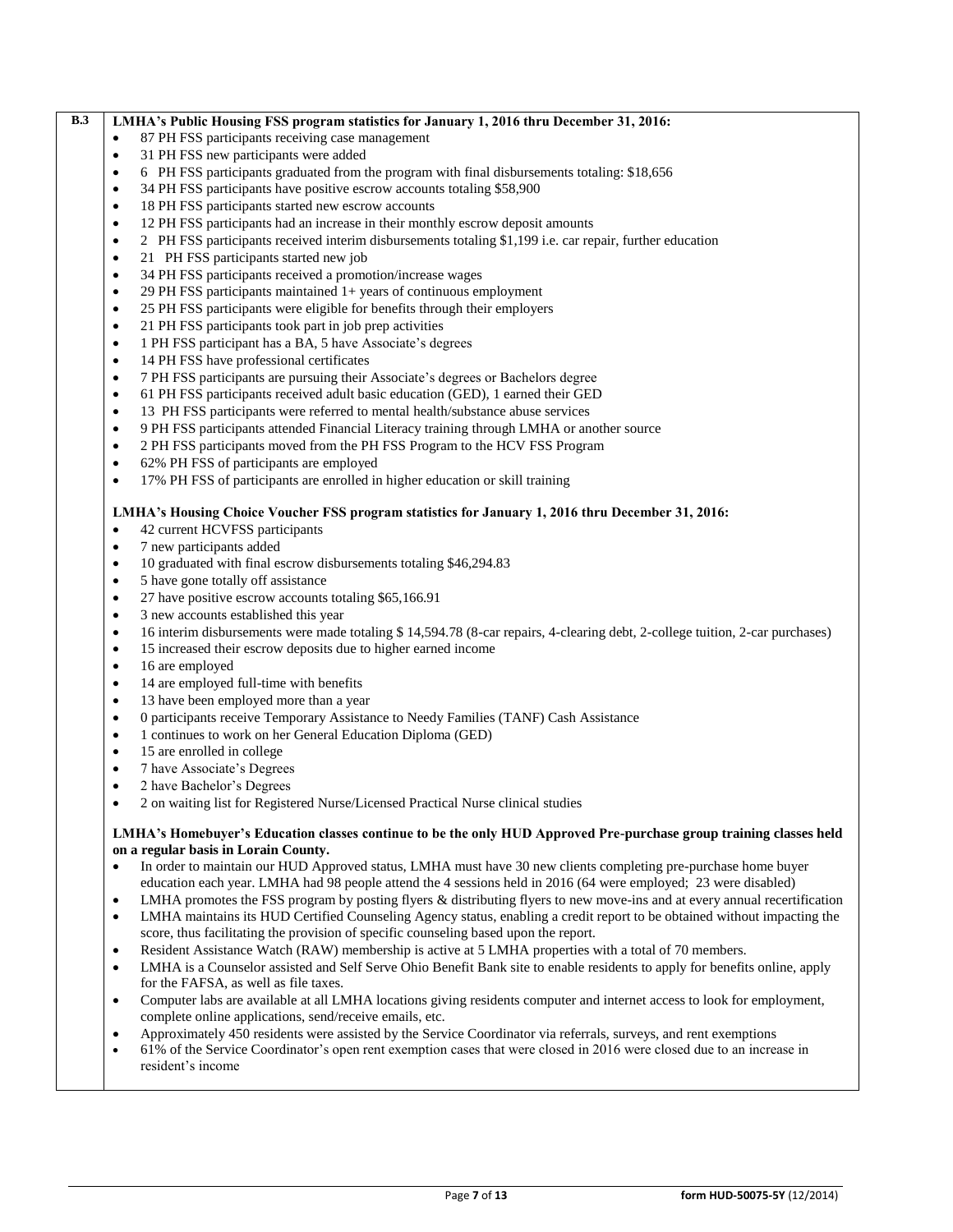### **B.3 LMHA partnered with other agencies to host various events and services:**

- United Way: UCAN
- LCCAA: Project Warm coat distribution at 4 family developments for more than 400 children (100 turkeys were distributed to families)
- Salvation Army: Lorain and Elyria residents' assistance with applying for Christmas assistance on site
- Boys and Girls Club: On site at Westview Terrace, Southside Gardens, and Wilkes Villa
- Oberlin Shuttle: City of Oberlin to provide transportation to Oberlin Residents
- El Centro: Collaboration to provide services to teenagers at the 6 bedroom unit at Southside Gardens
- RSVP: Lorain County Office on Aging utilized to assist with the Resident Council and RAB elections
- Horizon Activities Center: Daycare to provide access to quality childcare
- Lorain Public Library: Bookmobile at Westview Terrace and Kennedy Plaza
- Lorain County General Health District collaborative: Smoking cessation
- Lorain County Homeless Task Force
- Lorain County Goodwill: Job Fairs
- United Way: Job Fairs
- Ohio Means Jobs: Employment Opportunities
- Lorain County Board of Education
- Catholic Charities: Resource Fair
- Lorain County Harvest for Hunger: Food distribution
- Lorain County Health and Dentistry is now on-site at Wilkes Villa and also located close to Lakeview Plaza, Kennedy Plaza, and John Frederick Oberlin Homes.
- A food pantry at Westview Terrace is available the 4th Friday of every month in collaboration with Vine of Hope
- 186 residents participated in the Fatherhood Initiative: Spotlight fathers (or father figures) and children being together
- Over 60 families completed applications on site for the Mary Lee Tucker clothing program, in collaboration with the Lorain Morning Journal
- 115 individuals including 61 veterans were served at the Lorain County Homeless Stand Down, where LMHA representatives were on site equipped with computers to assist homeless individuals with applying for housing
- Increased resident awareness through monthly on site presentations and invitation of speakers to address topics such as housekeeping, smoking cessation, Medicare/Medicaid, healthcare, etc.
- Over 1,800 clients were served through another successful Volunteer Income Tax Assistance (VITA) season at various Free Tax sites including Kennedy Plaza and Riverview Plaza.
- Through a partnership with the Free Tax Prep Coalition, LMHA was able to provide free tax services and advised families on how to receive the EITC
- Ongoing participation on the Domestic Violence task force with a very poignant display of Silent Witnesses at the Main Office
- Over 60 high rise residents were served food boxes through a partnership with Salvation Army
- Over 21 children participated when LMHA, in partnership with the Lorain County Boys and Girls Clubs, participated in the National Fire Safety poster contest with Housing Authority Insurance, in which each child received a certificate of participation with prizes for 1st -\$50, 2nd-\$30, and 3rd-\$20 gift cards awarded to three different age groups
- Over 300 children participated in the Junior Olympics, in which LMHA partnered with the Boys and Girls Club of Lorain County to host a special gaming event for the children
- Over 400 backpacks filled with school supplies were distributed at the Back to School Kickoff: Partnered with the Boys and Girls Club of Lorain County to provide free school supplies at Wilkes Villa, Leavitt Homes, Westview Terrance, Southside Gardens, and Oberlin Homes
- As part of the Little Free Library Initiative, 4 LMHA Public Housing properties have Little Free Libraries on site stocked with books to promote literacy and the love of reading

### **Promote and market LMHA's owned and managed affordable housing in Lorain County**

- Computer monitors are maintained in the LMHA COCC lobby to provide information regarding LMHA programs and application procedures.
- Online housing application process continues to be refined which promotes LMHA's housing programs to more people
- LMHA spent over \$5000 to market its LCEHC housing units (Harr and International Plazas) by advertising in the monthly Town Money Saver coupon flier, first month's rent free incentives, and resident referral programs.
- LMHA spent over \$5000 to market its Public Housing units thru advertisements in Morning Journal, Chronicle Telegram, Oberlin News Tribune, Senior Years, North Coast Magazine, LaPrensa, radio ads (WOBL/WEOL).
- Overall in 2016, LMHA spent approximately \$58,000 for marketing all its programs and employment solicitations in print, online, over the radio, plus a significant updating of the website (this cost includes the PH and LCEHC advertising and rental incentive coupons)
- LMHA Administrators continued to collaborate with the mayors of the cities of Lorain, Elyria and Amherst and the City Manager of the City of Oberlin to discuss the goals of LMHA, promote the programs and services available to our residents, and to evaluate the consistency of our goals and plans with the consolidated plans of their jurisdictions.
- LMHA employees serve on the boards of agencies in Lorain County, including the Workforce Investment Board, Habitat for Humanity, Mercy Community Hospital, Lorain Public Library, Homeless Task Force, New Sunrise Properties, and 100 Men
- LMHA's website was modernized to improve the quality and quantity of information and to provide more intuitive navigation
- Links to the websites of various social service agencies and other collaborative partners are included on LMHA's website
- HCVP Program Manager works closely with the Lake Erie Landlord Association (LELA)
- The ReThink.org website promotes the positive image of affordable housing
- LMHA participated in various events such as El Centro's Block Party, Lorain National Night Out, Lorain International Parade, Light Up Lorain Parade, Cinco de Mayo parade, Warm Up for Winter, Lorain Pride Day, Urban League's Community Education event, etc. to promote housing to the community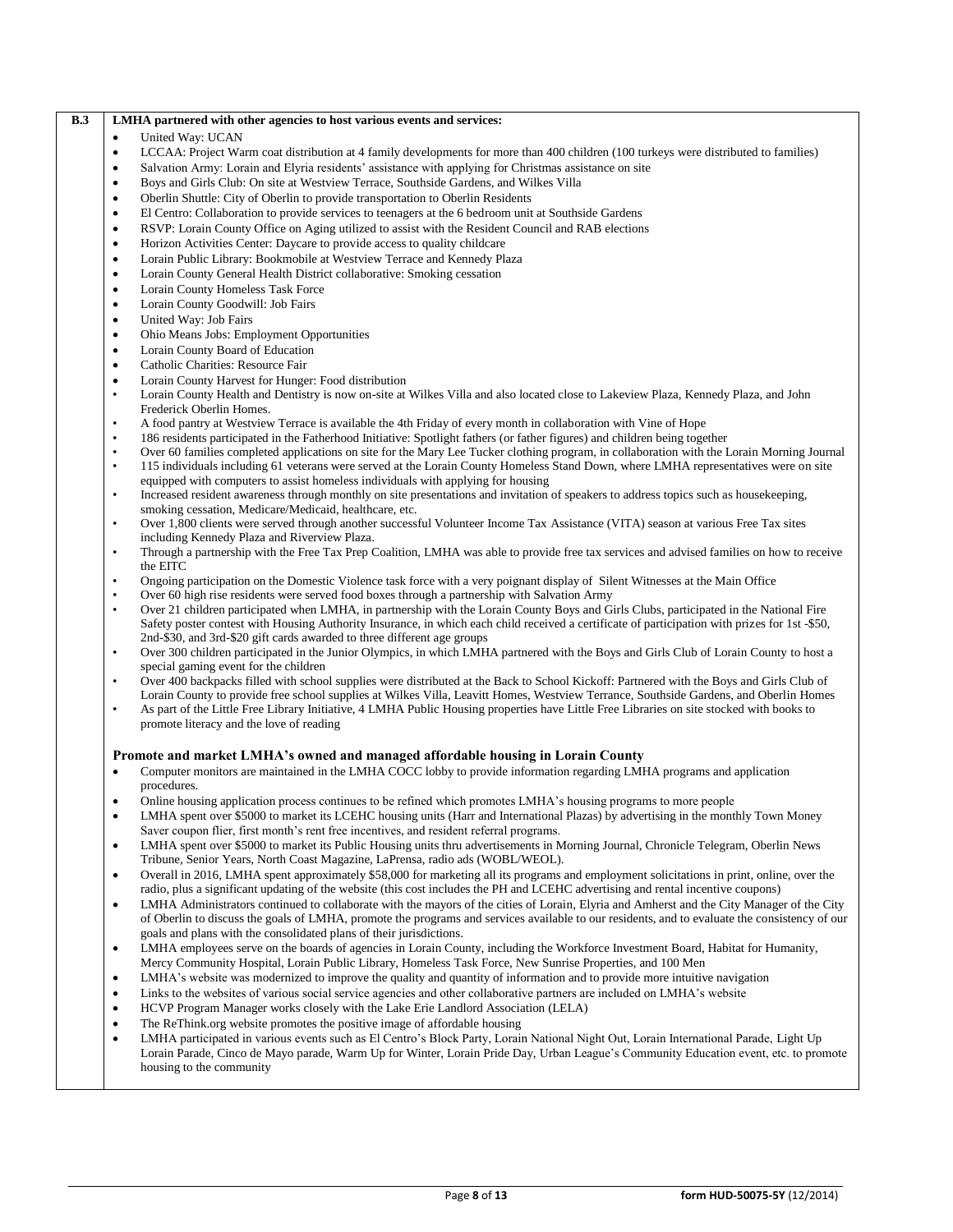| B.3 | Enhance the safety of the living environment for public housing residents                                                                                                                             |
|-----|-------------------------------------------------------------------------------------------------------------------------------------------------------------------------------------------------------|
|     | LMHA contracts with the cities of Lorain, Elyria and Oberlin to provide above-baseline patrols of Kennedy Plaza, Lakeview Plaza,<br>$\bullet$                                                         |
|     | Leavitt Homes, Westview Terrace, Southside Gardens, Wilkes Villa, Riverview Plaza & JF Oberlin Homes                                                                                                  |
|     | The Lorain Police Department (LPD) and LMHA have implemented a Community Policing Team at Leavitt Homes, Westview<br>$\bullet$                                                                        |
|     | Terrace and Southside Gardens. LPD believes that they best serve when they understand the needs and expectations of the people,                                                                       |
|     | develop effective partnerships, and ultimately provide comprehensive service by building ties and working closely with the                                                                            |
|     | community. A CPT substation was established at 2139 West 24 <sup>th</sup> Street to improve accessibility to residents of the Lorain public                                                           |
|     | housing family developments.                                                                                                                                                                          |
|     | Capital projects include improved heavy duty screens and upgraded camera observation systems with high capacity recorders<br>$\bullet$                                                                |
|     | New interior security doors were installed in Kennedy Plaza to control access to the apartments<br>٠                                                                                                  |
|     | LMHA trained its staff at the high rises to implement procedures at controlling access to the buildings<br>٠                                                                                          |
|     | Private security patrols were increased to provide enhanced monitoring of high rise lobbies at Riverview Plaza and International<br>$\bullet$<br>Plaza during historically active nights and weekends |
|     | LMHA's Criminal Investigator corresponds daily with local police and sheriff departments to advise them of any suspicious or<br>$\bullet$                                                             |
|     | potentially criminally related activities within LMHA properties. The Investigator obtains enhanced daily updates from Lorain Police                                                                  |
|     | Department.                                                                                                                                                                                           |
|     | Local police department's drug dog patrols were increased in the high rises in the city of Lorain on sporadic bases<br>$\bullet$                                                                      |
|     | Additional security patrols occur at Lakeview Plaza, Kennedy Plaza, Riverview Plaza, and International Plaza<br>$\bullet$                                                                             |
|     | Statistics from the Lorain Police Department show that of all the police reports and criminal violations in the city of Lorain, 9% of the<br>$\bullet$                                                |
|     | 8381 cases occurred among the 948 housing units at Leavitt Homes, Westview Terrace, Westgate Apartments, Kennedy Plaza,                                                                               |
|     | Lakeview Plaza, International Plaza and Southside Gardens.                                                                                                                                            |
|     | Statistics from the Elyria Police Department show that of all the police reports and criminal violations in the city of Elyria, 2% of the<br>$\bullet$                                                |
|     | 6177 cases occurred among the 452 housing units at Wilkes Villa, Riverview Plaza and Harr Plaza.                                                                                                      |
|     | Seven (7) households were evicted from public housing in calendar year 2016 due to criminal or drug related activities<br>$\bullet$                                                                   |
|     | Resident Assistance Watch (RAW) patrols supplement the security and police patrols at high rise properties, inspiring residents to<br>$\bullet$                                                       |
|     | play an active role in the monitoring of the facilities.                                                                                                                                              |
|     | Residents were provided Hot Spot cards to facilitate anonymous reporting of suspicious and criminal activity. In 2016, there were<br>$\bullet$                                                        |
|     | only 22 Hot Spot cards submitted, but reports were also issued by personal letters, emails, and voice mail messages.                                                                                  |
|     | A new "Fraud Complaint" hotline was established on the LMHA website<br>$\bullet$                                                                                                                      |
|     | Fire departments and LMHA staff provided training to staff and residents in how to respond to emergencies and disasters<br>$\bullet$                                                                  |
|     | <b>Ensure Equal Opportunity and Affirmatively Further Fair Housing</b>                                                                                                                                |
|     | LMHA contracted with the Housing Research and Advocacy Center to conduct random Fair Housing testing utilizing third<br>$\bullet$                                                                     |
|     | party fair housing testers. There were no findings.                                                                                                                                                   |
|     | The Housing Research and Advocacy Center conducted annual Fair Housing training for all LMHA staff March 10, 2016<br>$\bullet$                                                                        |
|     | Employees participated in online courses and attended training in Fair Housing and Reasonable Accommodation<br>$\bullet$                                                                              |
|     | Certification; Admissions and Occupancy - Section 504 and Fair Housing Compliance; Americans with Disabilities Act in                                                                                 |
|     | Practice; Fair Housing Training (OHAC); Fair Housing and Sec 504 for Maintenance; Expanding Fair Housing; ADA                                                                                         |
|     | conference                                                                                                                                                                                            |
|     | 1 employee became certified as a Fair Housing and Reasonable Accommodations Specialist<br>$\bullet$                                                                                                   |
|     | A Reasonable Accommodations Review Committee was established in 2015 to review requests for accommodations<br>$\bullet$                                                                               |
|     | A method for tabulating and tracking all requests for accommodations and the resulting decisions was created to readily<br>$\bullet$                                                                  |
|     | demonstrate LMHA's compliance and flexibility                                                                                                                                                         |
|     | The Reasonable Accommodations Procedure Manual was updated and continues to be modified as knowledge base expands                                                                                     |
|     | and practical experience improves                                                                                                                                                                     |
|     | Reasonable Accommodations Review Committee members receive continual training & updates to improve decision making<br>$\bullet$                                                                       |
|     | LMHA participated in the Northeast Ohio Sustainable Communities Consortium (NEOSCC) 2013 Regional Analysis of<br>$\bullet$                                                                            |
|     | Impediments to Fair Housing Choice and Fair Housing and Equity Assessment                                                                                                                             |
|     | LMHA's HCVP Manager meets with representatives of Lake Erie Landlords Association (LELA)<br>$\bullet$                                                                                                 |
|     |                                                                                                                                                                                                       |
|     | <b>Green Initiatives</b>                                                                                                                                                                              |
|     | Paper consumption was reduced by implementing online housing applications thus reducing the amount of paper used for<br>$\bullet$                                                                     |
|     | copying and printing documents                                                                                                                                                                        |
|     | HCVP landlords have access to online portals to view inspection results, take training courses, and contact staff<br>$\bullet$                                                                        |
|     | Employees have access to online portals to view attendance records, income, available leave, personnel policies<br>$\bullet$                                                                          |
|     | Policies are posted online for viewing by the public<br>$\bullet$                                                                                                                                     |
|     | Energy Audits were completed in calendar year 2013<br>$\bullet$                                                                                                                                       |
|     | GPNA (Physical Needs Assessments) were completed for all LMHA Public Housing Properties<br>$\bullet$                                                                                                  |
|     | Green Thumb flower and garden program has inspired residents to take an interest in the beautification of their homes and<br>$\bullet$                                                                |
|     | gardens. Participation increased in 2016 to more than 70 individuals agency wide. Four families at Leavitt Homes created                                                                              |
|     | raised garden beds.                                                                                                                                                                                   |

 Master Plans prepared for Wilkes Villa and Southside Gardens emphasize green initiatives in construction of the units and infrastructure improvements Implemented mandatory direct deposit of HAP checks for HCVP landlords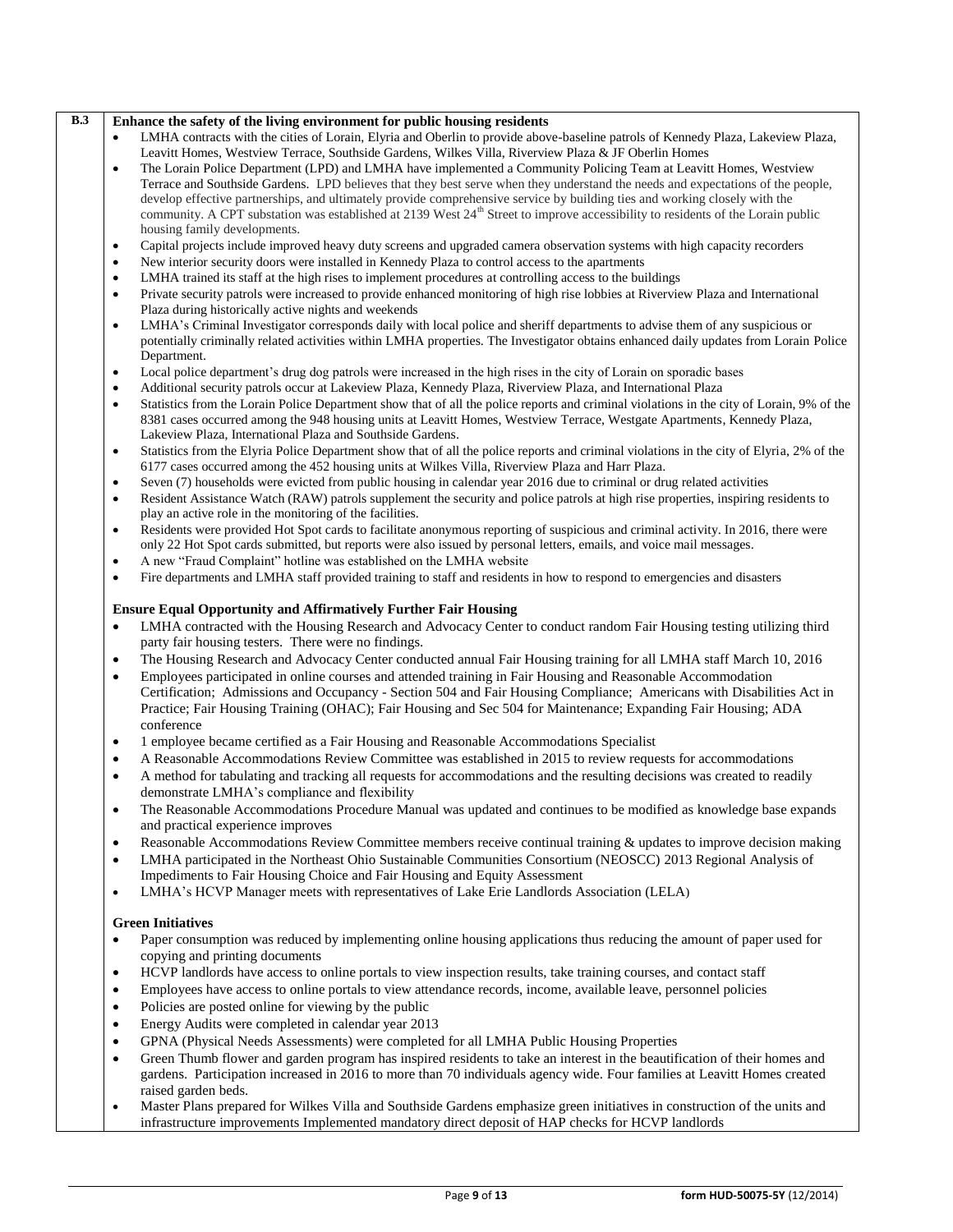| B.4        | Violence Against Women Act (VAWA) Goals. Provide a statement of the PHA's goals, activities objectives, policies, or programs that will<br>enable the PHA to serve the needs of child and adult victims of domestic violence, dating violence, sexual assault, or stalking.                                                                                   |                                                                                                                                                               |                                                                                             |  |  |
|------------|---------------------------------------------------------------------------------------------------------------------------------------------------------------------------------------------------------------------------------------------------------------------------------------------------------------------------------------------------------------|---------------------------------------------------------------------------------------------------------------------------------------------------------------|---------------------------------------------------------------------------------------------|--|--|
|            | LMHA has adopted an Emergency VAWA Transfer Plan. LMHA is a member of the Domestic Violence Awareness Task Force.                                                                                                                                                                                                                                             |                                                                                                                                                               |                                                                                             |  |  |
|            | LMHA collaborates with local community agencies providing services and programs related to domestic violence, dating violence, sexual assault,<br>or stalking to ensure that current information and all informational community programs are available to applicants, residents and staff. The<br>following local organizations offer assistance to victims: |                                                                                                                                                               |                                                                                             |  |  |
|            | El Centro de Servicios Sociales Inc.<br>2800 Pearl Avenue<br>Lorain, Ohio 44055<br>440.277.8235                                                                                                                                                                                                                                                               | Genesis House (Lorain County Safe Harbor)<br>PO Box 718<br>Lorain, OH 44052<br>24-hour Hotline: 440.244.1853; 440.323.3400                                    | Pathways Counseling & Growth Center<br>312 Third Street<br>Elyria, OH 44035<br>440.323.5707 |  |  |
|            | Lorain County Board of Mental Health<br>1173 North Ridge Road, East<br>Lorain, OH 44055<br>440.233.2020<br>24/7 Emergency/Crisis Hotline: 800.888.6161                                                                                                                                                                                                        | Nord Center<br>6140 South Broadway Avenue<br>Lorain, OH 44053<br>24/7 Emergency/Crisis Hotline: 800.888.6161<br>Sexual Assault Services Hotline: 440.204.4359 | Far West Center/Amherst<br>554 N. Leavitt Road<br>Amherst, OH 44001<br>440.988.4900         |  |  |
|            | Far West Center/Westlake<br>29133 Health Campus Drive<br>Westlake, OH 44145<br>440.835.6212                                                                                                                                                                                                                                                                   |                                                                                                                                                               |                                                                                             |  |  |
|            | Tenants who are or have been victims of domestic violence are encouraged to contact the National Domestic Violence Hotline at 1-800-799-7233,<br>or a local domestic violence shelter, for assistance in creating a safety plan. For persons with hearing impairments, that hotline can be accessed by<br>calling 1-800-787-3224 (TTY).                       |                                                                                                                                                               |                                                                                             |  |  |
|            | Tenants who have been victims of sexual assault may call the Rape, Abuse & Incest National Network's National Sexual Assault Hotline at 800-<br>656-HOPE, or visit the online hotline at https://ohl.rainn.org/online/.                                                                                                                                       |                                                                                                                                                               |                                                                                             |  |  |
|            | Tenants who are or have been victims of stalking seeking help may visit the National Center for Victims of Crime's Stalking Resource Center at<br>https://www.victimsofcrime.org/our-programs/stalking-resource-center.                                                                                                                                       |                                                                                                                                                               |                                                                                             |  |  |
| B.5        | Significant Amendment or Modification. Provide a statement on the criteria used for determining a significant amendment or modification to the<br>5-Year Plan.                                                                                                                                                                                                |                                                                                                                                                               |                                                                                             |  |  |
|            | The definition of "significant amendment/modification" to the PHA 5-Year and Annual Plan adopted by Lorain Metropolitan Housing Authority is:<br>any changes to the rent or admissions policies which require a Board resolution to implement<br>$\circ$                                                                                                      |                                                                                                                                                               |                                                                                             |  |  |
|            | organization of the waiting list<br>$\circ$<br>additions of non-emergency public housing CFP work items (items not included in the current CFP Annual Statement or CFP 5-Year Action<br>$\circ$<br>Plan)                                                                                                                                                      |                                                                                                                                                               |                                                                                             |  |  |
|            | any change with regard to demolition or disposition, designation, homeownership programs or conversion activities<br>$\circ$                                                                                                                                                                                                                                  |                                                                                                                                                               |                                                                                             |  |  |
|            | An exception to these definitions will be made for any of the above that are adopted to reflect changes in HUD regulatory requirements; such<br>changes will not be considered significant amendments by HUD.                                                                                                                                                 |                                                                                                                                                               |                                                                                             |  |  |
| <b>B.6</b> | <b>Resident Advisory Board (RAB) Comments.</b>                                                                                                                                                                                                                                                                                                                |                                                                                                                                                               |                                                                                             |  |  |
|            | (a) Did the RAB(s) provide comments to the 5-Year PHA Plan?                                                                                                                                                                                                                                                                                                   |                                                                                                                                                               |                                                                                             |  |  |
|            | Y<br>N<br>$\Box$<br>⊠                                                                                                                                                                                                                                                                                                                                         |                                                                                                                                                               |                                                                                             |  |  |
|            | analysis of the RAB recommendations and the decisions made on these recommendations.                                                                                                                                                                                                                                                                          | (b) If yes, comments must be submitted by the PHA as an attachment to the 5-Year PHA Plan. PHAs must also include a narrative describing their                |                                                                                             |  |  |
| B.7        | Certification by State or Local Officials.                                                                                                                                                                                                                                                                                                                    |                                                                                                                                                               |                                                                                             |  |  |
|            | PHA as an electronic attachment to the PHA Plan.                                                                                                                                                                                                                                                                                                              | Form HUD 50077-SL, Certification by State or Local Officials of PHA Plans Consistency with the Consolidated Plan, must be submitted by the                    |                                                                                             |  |  |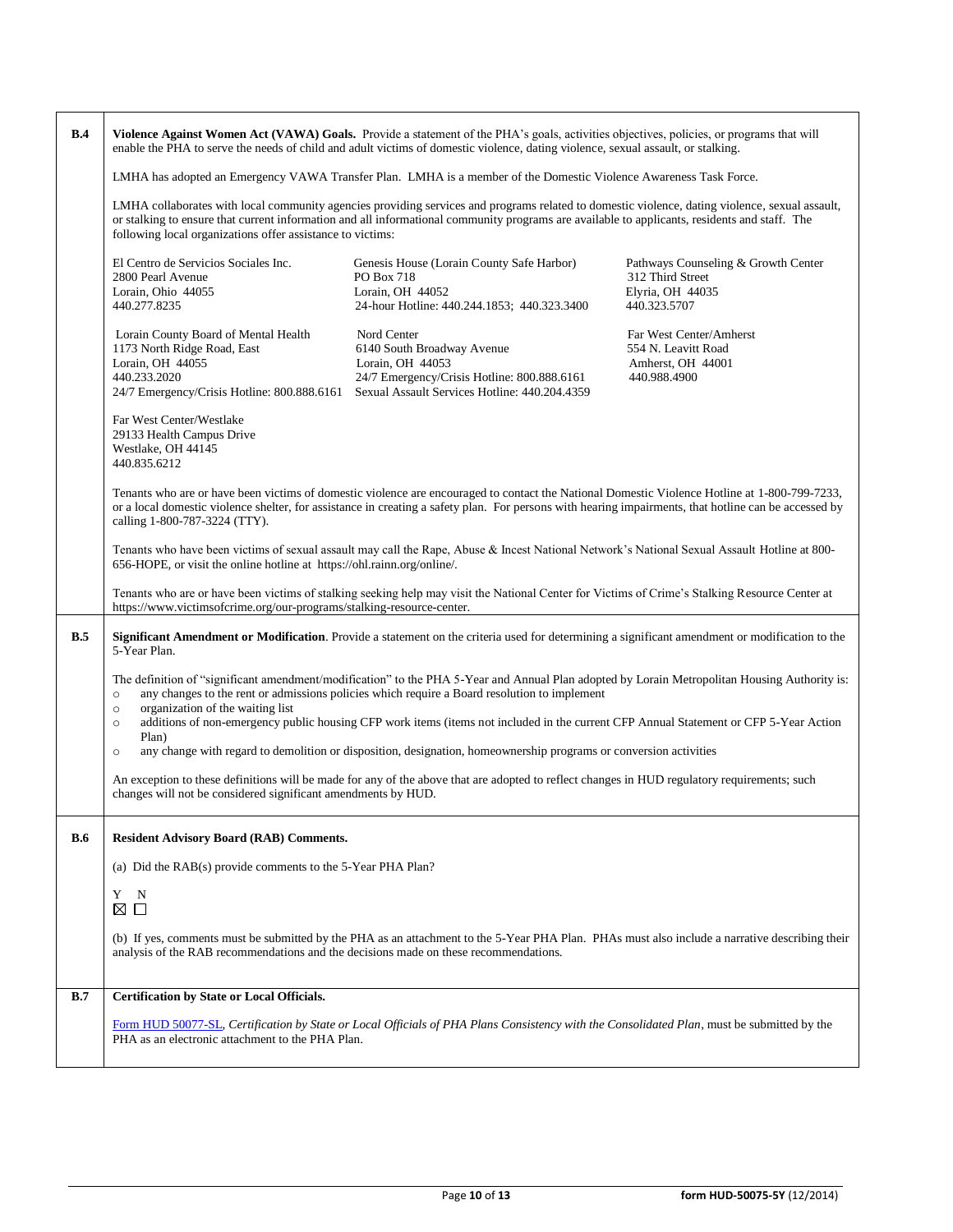### **A. PHA Information** [24 CFR §903.23\(4\)\(e\)](http://ecfr.gpoaccess.gov/cgi/t/text/text-idx?c=ecfr&sid=13734845220744370804c20da2294a03&rgn=div5&view=text&node=24:4.0.3.1.3&idno=24#24:4.0.3.1.3.2.5.14)

**A.1** Include the full **PHA Name**, **PHA Code**, , **PHA Fiscal Year Beginning** (MM/YYYY), **PHA Plan Submission Type**, and the **Availability of Information**, specific location(s) of all information relevant to the hearing and proposed PHA Plan.

**PHA Consortia**: Check box if submitting a Joint PHA Plan and complete the table.

#### **B. 5-Year Plan.**

- **B.1 Mission.** State the PHA's mission for serving the needs of low- income, very low- income, and extremely low- income families in the PHA's jurisdiction for the next five years.  $(24 \text{ CFR } \text{\textless} 903.6(a)(1))$
- **B.2 Goals and Objectives**. Identify the PHA's quantifiable goals and objectives that will enable the PHA to serve the needs of low-income, very low- income, and extremely low- income families for the next five years. [\(24 CFR §903.6\(b\)\(1\)\)](http://ecfr.gpoaccess.gov/cgi/t/text/text-idx?c=ecfr&sid=13734845220744370804c20da2294a03&rgn=div5&view=text&node=24:4.0.3.1.3&idno=24#24:4.0.3.1.3.2.5.4) For Qualified PHAs only, if at any time a PHA proposes to take units offline for modernization, then that action requires a significant amendment to the PHA's 5-Year Plan.
- **B.3 Progress Report**. Include a report on the progress the PHA has made in meeting the goals and objectives described in the previous 5- Year Plan. [\(24 CFR §903.6\(b\)\(2\)\)](http://ecfr.gpoaccess.gov/cgi/t/text/text-idx?c=ecfr&sid=13734845220744370804c20da2294a03&rgn=div5&view=text&node=24:4.0.3.1.3&idno=24#24:4.0.3.1.3.2.5.4)
- **B.4 Violence Against Women Act (VAWA) Goals.** Provide a statement of the PHA's goals, activities objectives, policies, or programs that will enable the PHA to serve the needs of child and adult victims of domestic violence, dating violence, sexual assault, or stalking. [\(24 CFR §903.6\(a\)\(3\)\)](http://ecfr.gpoaccess.gov/cgi/t/text/text-idx?c=ecfr&sid=13734845220744370804c20da2294a03&rgn=div5&view=text&node=24:4.0.3.1.3&idno=24#24:4.0.3.1.3.2.5.4)
- **B.5 Significant Amendment or Modification**. Provide a statement on the criteria used for determining a significant amendment or modification to the 5-Year Plan.

#### **B.6 Resident Advisory Board (RAB) comments**.

- (a) Did the public or RAB provide comments?
- (b) If yes, submit comments as an attachment to the Plan and describe the analysis of the comments and the PHA's decision made on these recommendations. [\(24 CFR §903.17\(a\),](file:///C:/Documents%20and%20Settings/h18613/Local%20Settings/Temporary%20Internet%20Files/Content.Outlook/Application%20Data/Microsoft/24%20CFR%20903.17(a).htm) [24 CFR §903.19\)](http://ecfr.gpoaccess.gov/cgi/t/text/text-idx?c=ecfr&sid=f41eb312b1425d2a95a2478fde61e11f&rgn=div5&view=text&node=24:4.0.3.1.3&idno=24#24:4.0.3.1.3.2.5.12)

This information collection is authorized by Section 511 of the Quality Housing and Work Responsibility Act, which added a new section 5A to the U.S. Housing Act of 1937, as amended, which introduced the 5-Year PHA Plan. The 5-Year PHA Plan provides the PHA's mission, goals and objectives for serving the needs of low- income, very low- income, and extremely lowincome families and the progress made in meeting the goals and objectives described in the previous 5-Year Plan.

Public reporting burden for this information collection is estimated to average .76 hours per response, including the time for reviewing instructions, searching existing data sources, gathering and maintaining the data needed, and completing and reviewing the collection of information. HUD may not collect this information, and respondents are not required to<br>complete this form, unless it displays a curr

**Privacy Act Notice.** The United States Department of Housing and Urban Development is authorized to solicit the information requested in this form by virtue of Title 12, U.S. Code,<br>Section 1701 et seq., and regulations pr retain a benefit. The information requested does not lend itself to confidentiality.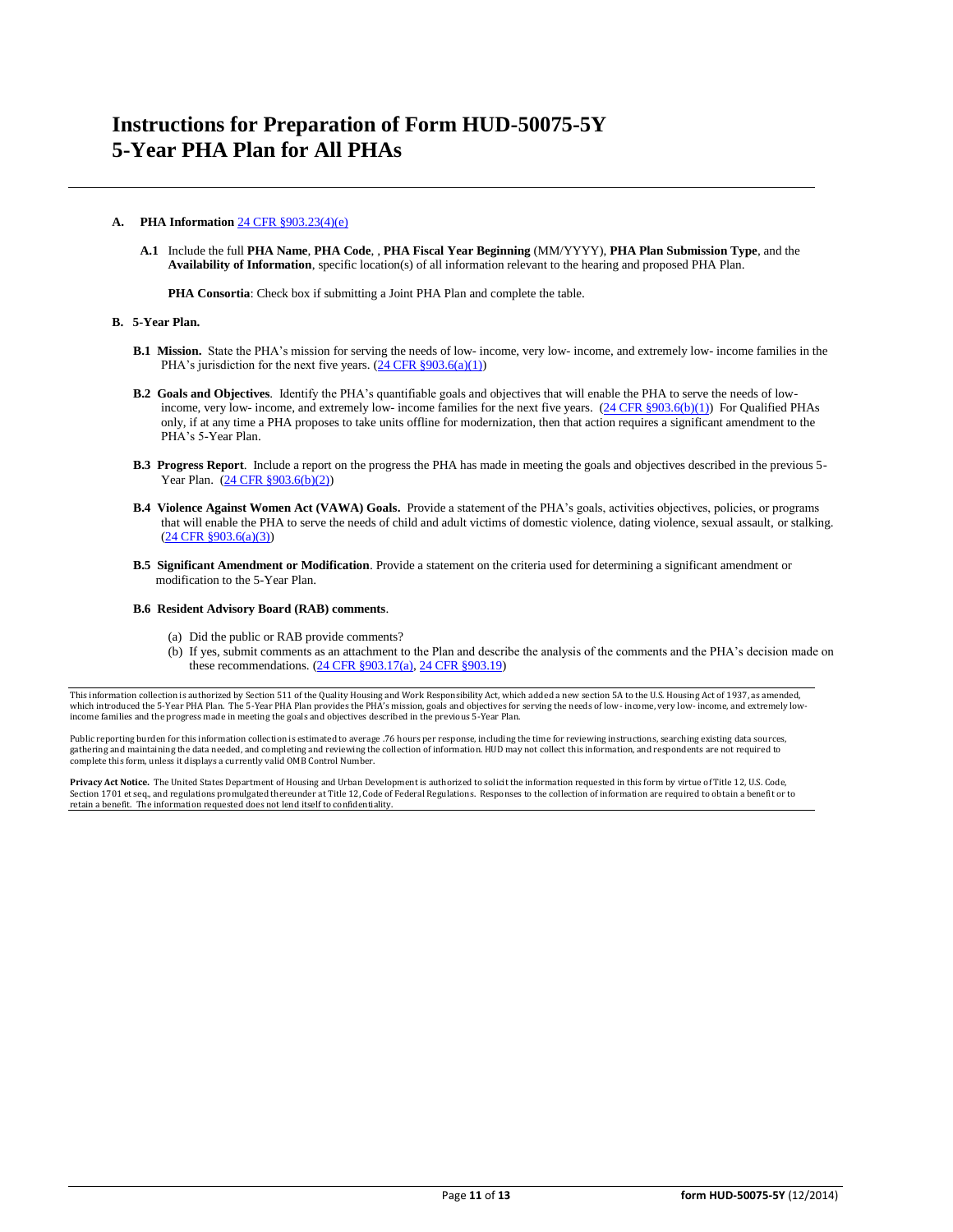# **RESIDENT ADVISORY BOARD (RAB) COMMENTS ON THE LORAIN METROPOLITAN HOUSING AUTHORITY 2017 (FY18) ANNUAL PLAN, FIVE-YEAR PLAN, and 5-YEAR ACTION PLAN**

The Lorain Metropolitan Housing Authority (LMHA) met with the Resident Advisory Board (RAB) on **January 18, 2017** to discuss the proposed changes to the 2017 Annual Plan, Five-Year Plan, and Five-Year Action Plan. Nineteen RAB members representing Public Housing, Housing Choice Voucher Program, and Section 8 New Construction participated in the meeting. LMHA was represented by 8 employees.

#### **………………………………………………………………………………………………………………………………………..**

LMHA sent drafts of all the documents to the RAB members earlier in the month so they had an opportunity to review them prior to the meeting. LMHA reviewed each of the documents and encouraged meeting participants to ask questions or make comments at any time throughout the discussion. The summary of questions and comments and LMHA's response and actions follow.

#### **Q: Do you charge people to cut grass?**

A: If a resident lives in a unit that the lease requires the grass be cut by the resident, such as Oberlin Homes or Scattered Sites, they are charged the cost to mow if they do not do so.

### **Q: Can housing be transferred out of state?**

A: Under the HCV program, a voucher is portable. Public housing is not.

### **Q: [Transfer Policy] If I'm in a 4 bedroom but need a 2, do I have to wait until you need a 4 bedroom for someone else to transfer down to a 2 if I want to now?**

A: No, bring it to your Manager's attention. They probably already have you on the transfer list. The transfer list is now centralized in the Admissions Department.

### **Q: [Admin Plan Review] Don't tenants have to throw their couches out if they have bedbugs?**

A: LMHA is responsible for paying for extermination for public housing residents. The resident is responsible for preparing for extermination. The contractor is responsible for exterminating. The contractor may strongly advise the resident that a piece of furniture be removed if it is completely infested and will be extremely difficult to treat. LMHA maintenance staff removes the furniture so that precautions are taken to avoid transfers of infestation. In the voucher program, the responsibility for extermination is determined by the lease agreement between the landlord and the tenant. LMHA updated its Administrative Policy to clarify this and to indicate clear circumstances when the landlord must be responsible for extermination.

### **Q: [Applicant Screening] If someone is already a tenant and commits a crime and is on probation, can they lose their housing?**

A: Yes, it is possible. But every situation is different. For drug-related criminal activity or if someone is convicted of a felony, a Termination of Lease would be issued.

### **Q: Are the Resident Services activities available to HCVP participants?**

A: Yes. Some (but not all) of the services and programs we provide are available to participants, such as FSS, tax programs, Boys and Girls Club, Lorain County Health and Dentistry, daycare, food bank, Mary Lee Tucker. Anything that is open to the public is also available to HCVP participants.

### **Q: [Website review] Where can you see your status on the Section 8 waiting list?**

A: We do not have that available on the website. We hope to enhance the tenant portal in the future, but it is not likely that we would have an applicant portal available on the website. So, at this time, an applicant would have to speak with the Admissions department.